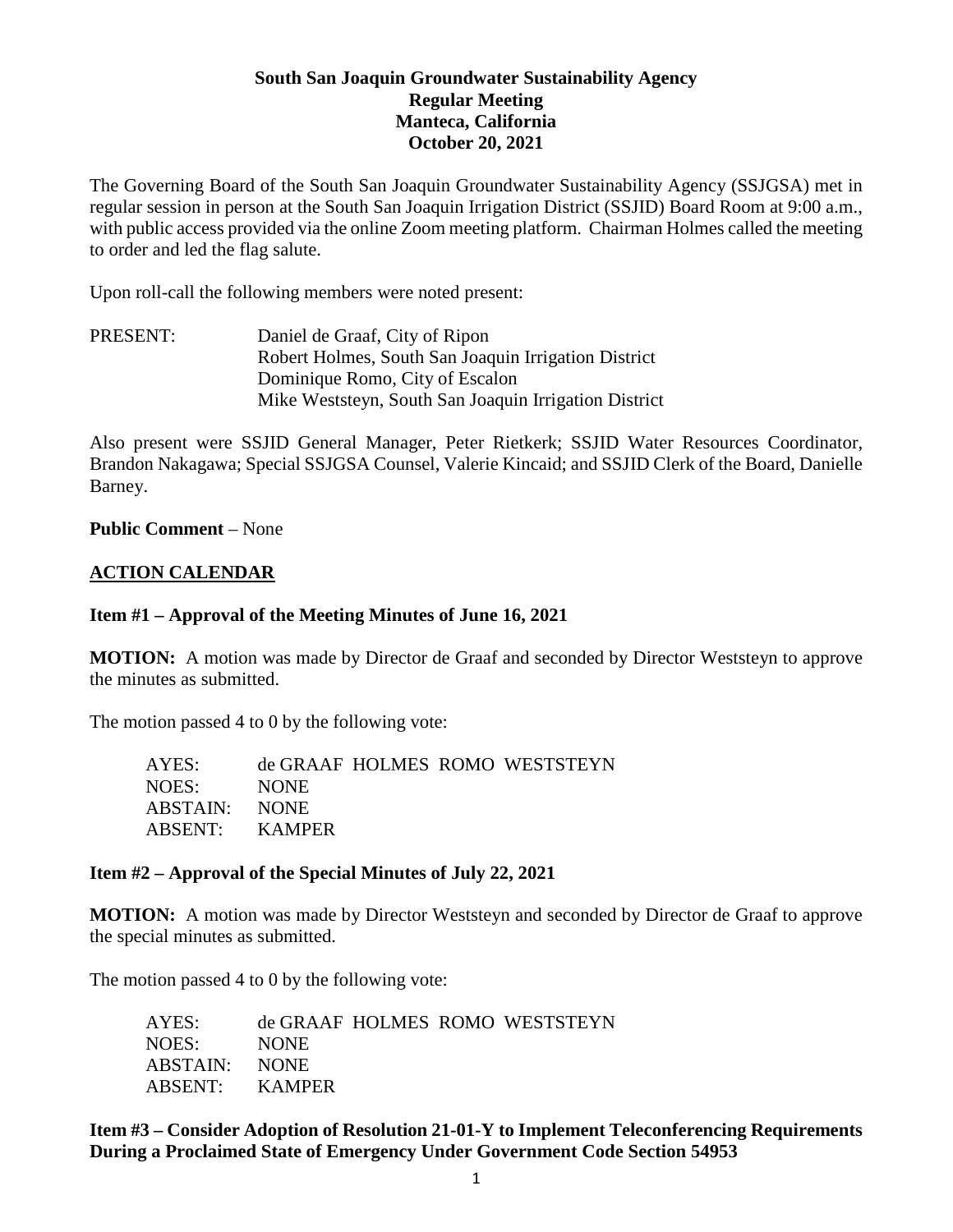Ms. Mia Brown, SSJID General Counsel, explained Governor Gavin Newsom's Executive Order N-29- 20 (March 18, 2020) which waived certain requirements of the Ralph M. Brown Act regarding teleconference attendance by Board Members, and Executive Order N-8-21 (June 11, 2021) which continued suspension of the Brown Act's teleconferencing requirements through September 30, 2021. Pursuant to recent legislation enacted to continue the modified teleconferencing attendance requirements permitted under the now-expired executive orders, staff is seeking Board adoption of Resolution 21-01- Y which would allow Board Members to attend board meetings via teleconference in the same manner as was previously allowed under the executive orders. Per legislation, the resolution will need to be renewed every thirty (30) days.

**MOTION:** A motion was made by Director de Graaf and seconded by Director Romo to adopt Resolution 21-01-Y to Implement Teleconferencing Requirements During a Proclaimed State of Emergency Under Government Code Section 54953.

# **SOUTH SAN JOAQUIN GROUNDWATER SUSTAINABILITY AGENCY RESOLUTION No. 21-01-Y**

# **RESOLUTION TO IMPLEMENT TELECONFERENCING REQUIREMENTS DURING A PROCLAIMED STATE OF EMERGENCY**

**WHEREAS**, the Ralph M. Brown Act requires that all meetings of a legislative body of a local agency be open and public and that any person may attend and participate in such meetings; and

**WHEREAS,** the Brown Act allows for legislative bodies to hold meetings by teleconference, but imposes specific requirements for doing so; and

**WHEREAS**, on March 17, 2020, in order to address the need for public meetings during the present public health emergency, Governor Newsom issued Executive Order No. N-29-20, suspending the Act's teleconferencing requirements; and

**WHEREAS**, on June 11, 2021, Governor Newsom issued Executive Order No. N-8-21, continuing the suspension of the Brown Act's teleconferencing requirements through September 30, 2021; and

**WHEREAS**, these Executive Orders allowed legislative bodies to meet virtually as long as certain notice and accessibility requirements were met; and

**WHEREAS**, the State Legislature amended the Brown Act through Assembly Bill No. 361 (AB 361) on September 16, 2021; and

**WHEREAS,** AB 361 amended the Brown Act so that a local agency may use teleconferencing without complying with the regular teleconferencing requirements of the Act, where the legislative body holds a meeting during a proclaimed state of emergency and makes certain findings; and

**WHEREAS,** Government Code section 54953 requires that the legislative body make additional findings every 30 days in order to continue such teleconferencing.

**NOW THEREFORE,** the Board of Directors of the South San Joaquin Groundwater Sustainability Agency hereby finds, determines, declares, orders, and resolves as follows:

1. That the foregoing recitals are true and correct and incorporates them by this reference.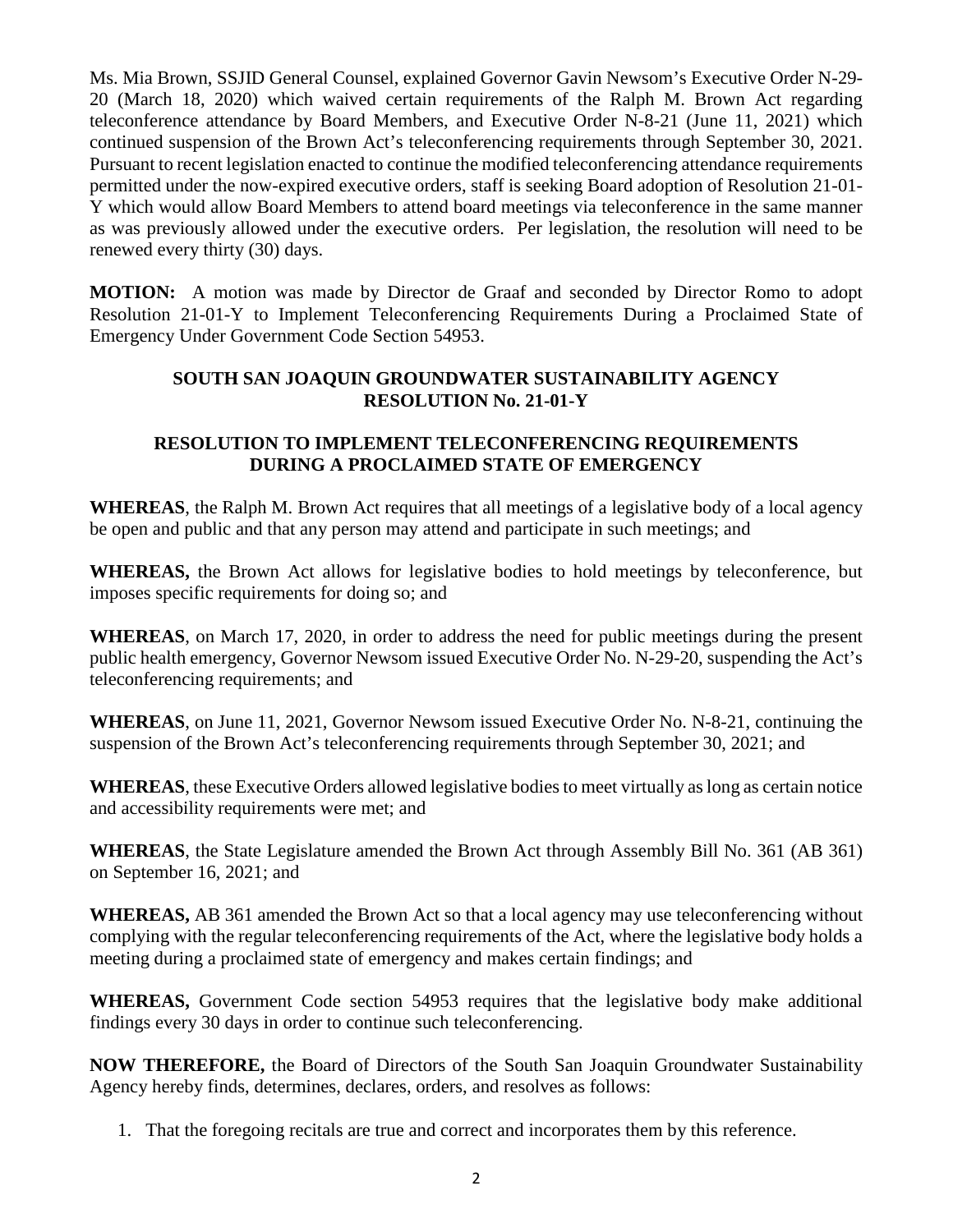- 2. The Board of Directors of the South San Joaquin Groundwater Sustainability Agency finds, by a majority vote, the following:
	- a. That there exists a proclaimed state of emergency; and
	- b. State or local officials have imposed or recommended measures to promote social distancing.
- 3. District staff is authorized to take all steps and perform all actions necessary to execute and implement this Resolution in compliance with Government Code section 54953.
- 4. That this Resolution shall take effect **November 17, 2021** and shall remain in effect for thirty (30) days thereafter (until December 17, 2021), provided the conditions set forth in Section 2 remain.

**PASSED AND ADOPTED** by the Board of Directors of the South San Joaquin Groundwater Sustainability Agency this  $20<sup>th</sup>$  day of October, 2021, by the following vote:

| AYES:          |             |  | de GRAAF HOLMES ROMO WESTSTEYN |
|----------------|-------------|--|--------------------------------|
| NOES:          | <b>NONE</b> |  |                                |
| ABSTAIN: NONE  |             |  |                                |
| ABSENT: KAMPER |             |  |                                |

## **Item #4 – Presentation of YTD Financial Statements Through September 2021**

Mr. Bere Lindley, SSJGSA Treasurer and SSJID Assistant General Manager, addressed the Board and distributed a handout titled South San Joaquin Groundwater Sustainability Agency Financial Statements September 30, 2021. He provided detailed descriptions of the cash balance, billing, accounts receivable including SSJGSA member contributions, accounts payables, total liabilities and members capital, bank reconciliation, capital contributions, and changes in net position.

## **Item #5 – Approval of Payment to the Eastern San Joaquin Groundwater Authority for FY 2021- 2022 Membership Dues in the Amount of \$20,815**

Mr. Brandon Nakagawa, SSJGSA Secretary and SSJID Water Resources Coordinator, addressed the Board and explained that the SSJGSA is a member agency of the Eastern San Joaquin Groundwater Authority (ESJGWA), a joint powers authority created to assist the sixteen (16) Groundwater Sustainability Agencies (GSAs) in the Eastern San Joaquin Basin to coordinate and implement the adopted Groundwater Sustainability Plan (GSP) per requirements of the Sustainable Groundwater Management Act (SGMA). He further explained that on June 9, the ESJGWA adopted their budget for FY 2021-2022, which allocated shares of cost to each GSA based on total groundwater pumped and population. The SSJGSA membership dues for FY 2021-2022 is \$20,815. The ESJGWA invoice, Resolution R-21-02, and allocation spreadsheet were included as attachments to Agenda Item #5.

**MOTION:** A motion was made by Director Weststeyn and seconded by Director de Graaf to approve payment to the Eastern San Joaquin Groundwater Authority for the FY 2021-2022 membership dues in the amount of \$20,815.

The motion passed 4 to 0 by the following vote: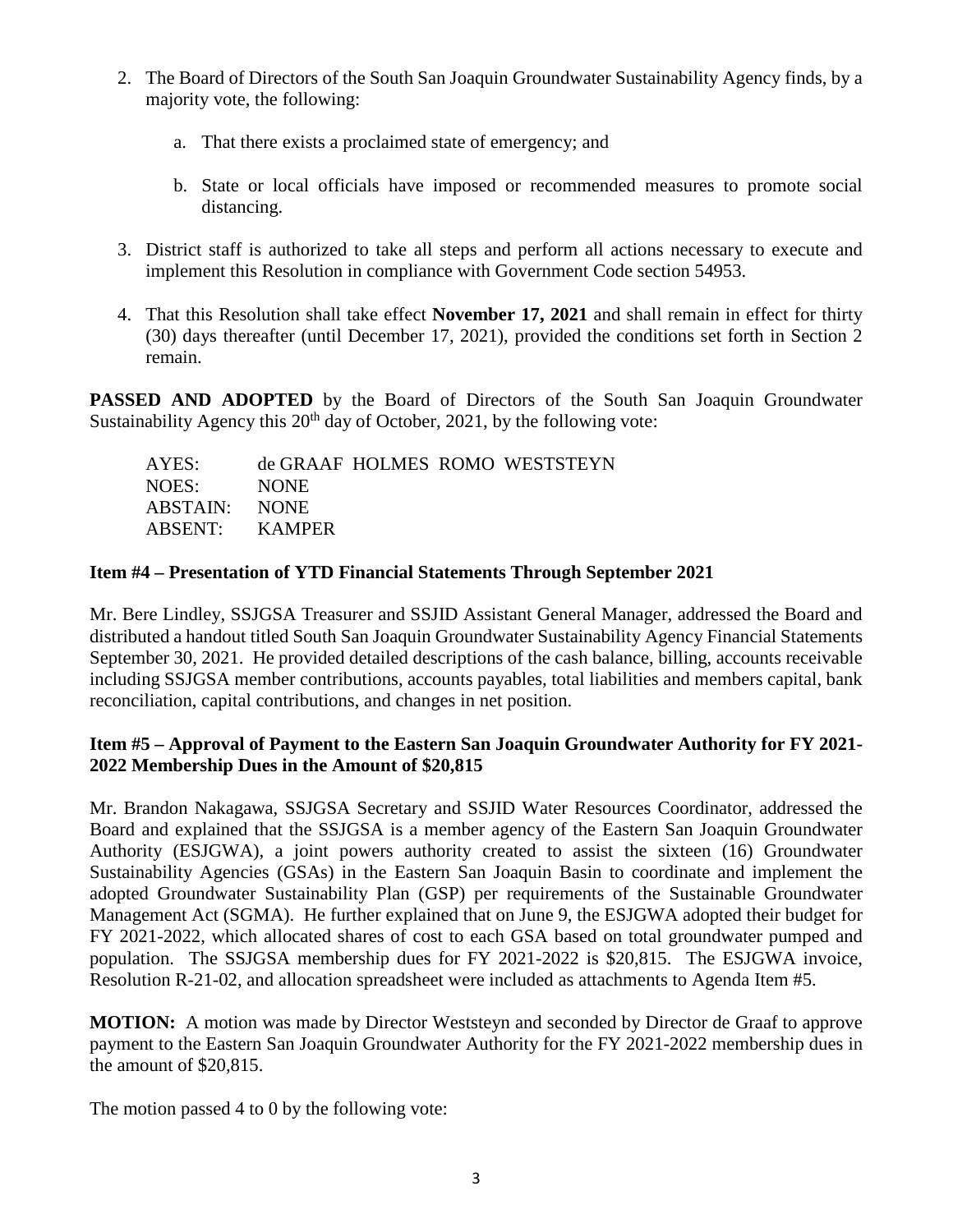| AYES:          |             |  | de GRAAF HOLMES ROMO WESTSTEYN |
|----------------|-------------|--|--------------------------------|
| NOES:          | <b>NONE</b> |  |                                |
| ABSTAIN: NONE  |             |  |                                |
| ABSENT: KAMPER |             |  |                                |

## **Item #6 – Discussion and Possible Action on Eastern San Joaquin Groundwater Authority Business**

Mr. Nakagawa addressed the Board, noted a calendar matrix of SGMA-related meetings from June 16 through October 13, and detailed discussion and/or action taken at the SSJGSA, ESJGWA Technical Advisory Committee, ESJGWA Steering Committee, and ESJGWA Board meetings listed. Highlights included the ESJGWA being awarded several grants for SGMA efforts; the anticipated response from the California Department of Water Resources (DWR) on the adequacy of the adopted GSP; and preparation for the next GSP update due to DWR in early 2025.

Mr. Nakagawa presented a PowerPoint presentation, by Stantec, of the ESJGWA basin accounting framework and next steps. Board discussion included the ESJGWA groundwater model; groundwater model updates; groundwater recharge projects; the collaborated views of the ESJGWA member agencies to determine GSA projects; the GSA water budgets; potential subsidizing via parcel tax and/or countywide sales tax; and DWR's determination letter of the ESJGWA GSP.

## **Item #7 – Discussion and Possible Action on Proposed 2022 Annual Budget**

Mr. Nakagawa addressed the Board, displayed the adopted SSJGSA 2021 budget, and provided detailed explanations of expenses incurred including staff time, and line items associated with the ESJGWA. He stated proposed adjustments to the proposed 2022 budget including an increase to ESJGWA contributions, and a decrease to legal expenses.

Mr. Nakagawa directed the Members to take the preliminary 2022 Budget to their respective agencies for review, with the expectation that the final budget will be presented and adopted by the SSJGSA Board of Directors at the January 2022 meeting. He offered to appear before the Board's respective councils to address any questions and/or concerns.

#### **COMMUNICATIONS**

#### **Item #8 – Various Reports to the Governing Board:**

- **a) Staff and Consultant Updates** None
- **b) Technical Advisory Committee** None
- **c) Member Reports** None
- **d) Correspondence** None